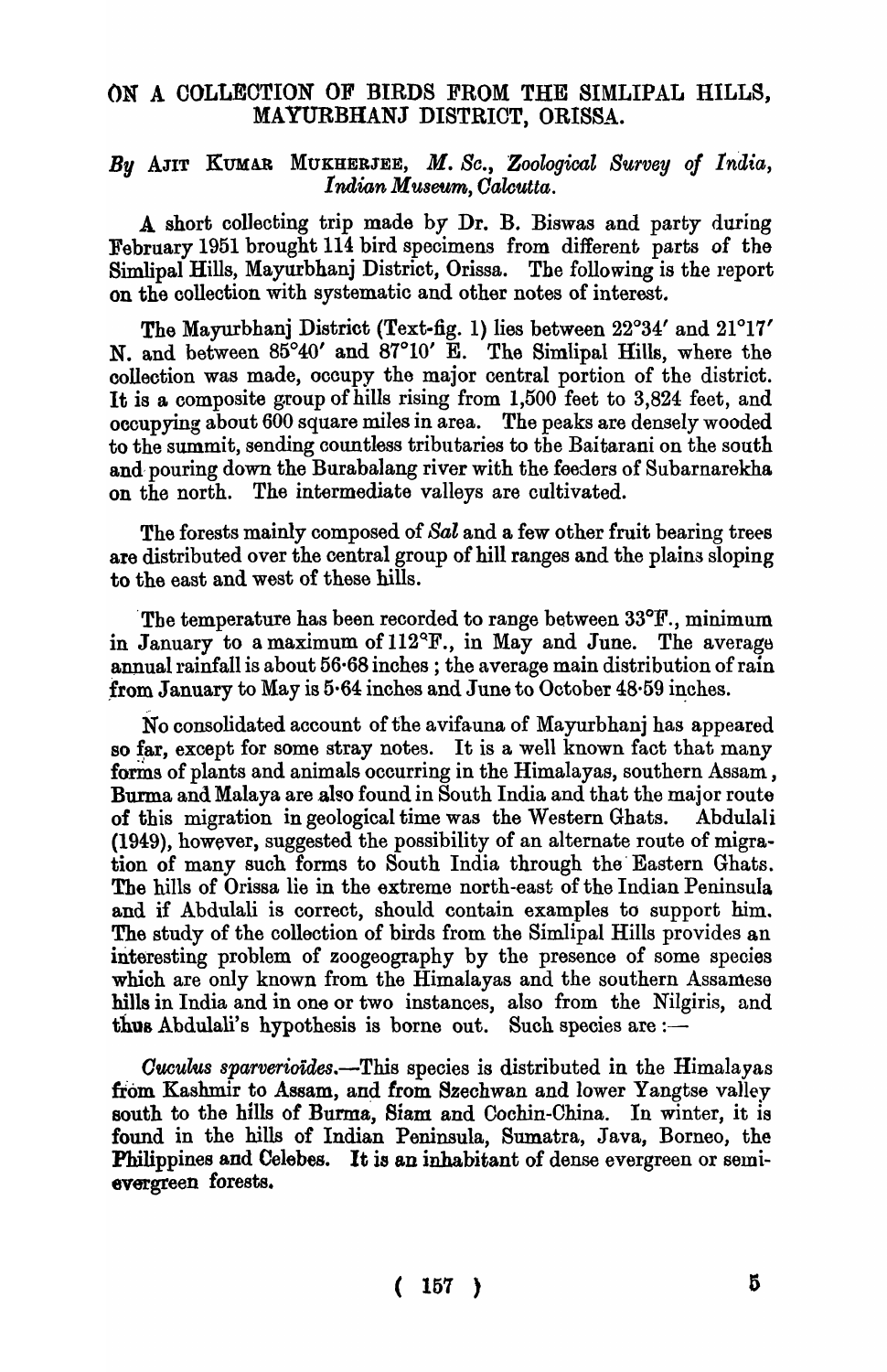*Nyctyornis athertoni.*—This species is distributed in isolated places in the Western Ghats, central Indian hills, and throughout the Himalayas, southern and eastern Assam, Burma, south to Tenasserim and Siam. It is an inhabitant of evergreen and moist deciduous biotope.

*Megalaima lineata.-This* species is distributed throughout the Himalayas, southern Assam, Burma, Siam, Annam, Cambodia, Cochin-China, south to Malayan Peninsula, Java and Bali. It is an inhabitant of evergreen forests.

*Picus flavinucha.*—This species has not been collected by us but obtained by Mr. Sálim Ali (see Biswas, 1952) from the Simlipal Hills. It is also known from the Himalayas, southern Assam, Burma, Siam, [ndo-China, southern. China, Malaya, Sumatra.



Text fig. 1.-Simlipal Hills, Mayurbhanj, Orissa showing the localities where collections were made.

*Ohloropsis aurifrons.-This* species is found throughout the Himalayas, the whole of Burma and Siam. It is an inhabitant of moist deciduous or semi-evergreen hill forests.

Zoothera dauma.-This species is found along the Himalayas to the mountains of Burma, and also in the Nilgiris. It inhabits the hill forests and sholas.

Dicrurus caerulescens.—This species occurs in Ceylon, Western Ghats, central Indian hills and the Himalayas. evergreen or evergreen hill forests. It is a bird of semi-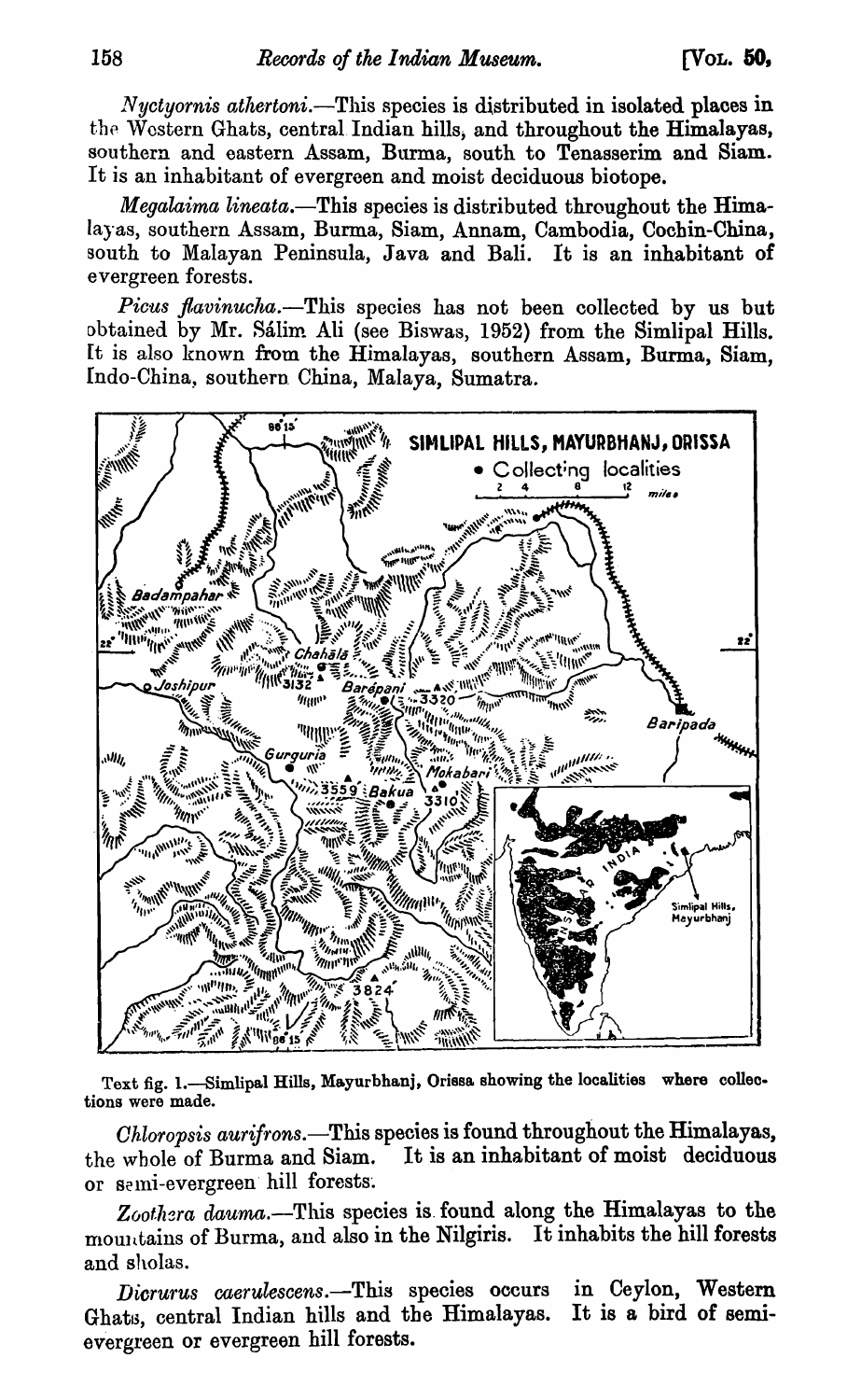The tops of the hills of the Simlipal ranges fulfil the ecological conditions required to shelter and to give a permanent footing to the species mentioned above. The heavy rainfall in this area supports an evergreen moist forest almost similar to the foot hills of the eastern Himalayas. These hill tops serve as isolated ecological pockets in which these species, which may be relicts or remnants of secondary invasions, have been preserved when these spots became isolated from the southern Assam hills and the eastern Himalayas due to topographic changes.

The route through which these species migrated is a debatable question, and the writings of  $A$ bdulali (1949), Hora (1949), Ripley (1949) and Menon (1951) may be profitably consulted.

The wing (W.) and the tail (Tl.) were measured in the usual way, and the bill  $(B.)$  was measured from the skull to the tip unless otherwise stated. The average measurements are given in parentheses.

The sexes in most cases were determined by the examination of gonads by dissecting out the birds in the field; sexes determined otherwise, *e.g.,* from plumages, are given in parenthesea.

The numbers against the specimens refer to the registration numbers in the Zoological Survey of India collection.

Some of the specimens were preserved in spirit for morphological studies. They have been indicated by an asterisk  $(*)$  before their registered numbers.

The report on the collection contains 47 species and subspecies. The identification of two Phylloscopi remains pending.

*Itinerary.*—

| Chahālā $(ca. 3150'$ ).              | February 7 to February 14.  |
|--------------------------------------|-----------------------------|
| Barépani (ca. 3320').                | February 11.                |
| Gurguria $(ca. 2200$ <sup>'</sup> ). | February 16 to February 23. |
| Bakua (ca. 2800').                   | February 18.                |
| Mokabari (ca. 3310').                | February 21.                |

I am grateful to Dr. S. L. Hora, Director, and Dr. B. Biswas, Assistant Superintendent, Zoological Survey of India, for giving me an opportunity to join the party, which h<sub>13</sub> enabled me to study the birds in the field, and for allowing me to work on the collection. I am further indebted to Dr. Biswas for his interest, help and suggesticns.

### SYSTEMATIC ACCOUNT.

### Order CUCULIFORMES

Suborder *OUOULI* 

Family CUCULIDAE

Subfamily *CUCULINAE* 

#### Cuculus sparverioides sparverioides Vigors

(The large hawk-cuckoo)

*Specimen collected*, -No, 27284 (Juvenal, unsexed), February 23, . Gurgurja.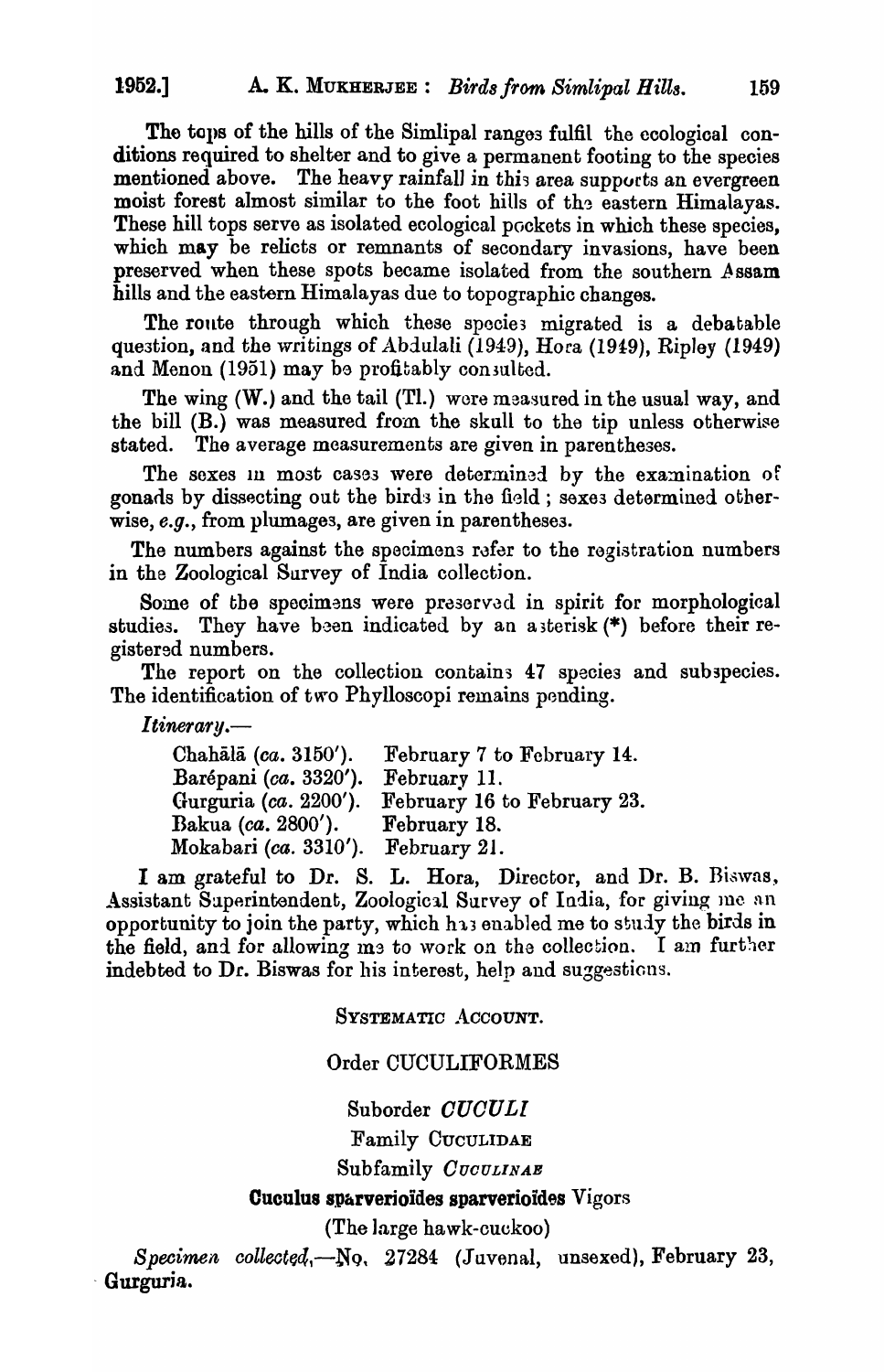*Field notes.*—Rare, only a single pair was seen in semi-dense wood, flying leisurely. It is a shy bird. Gonads in immature condition.

*Remarks.-This* is a young specimen in the seoond stage assuming the grey head, the upper parts are brown faintly barred with rufous. It has been recorded from Raipur in Madhya Pradesh. Coupled with this record the present finding from Mayurbhanj would suggest that the species may possibly be occurring in the hills of Madhya Pradesh, Chotanagpur, Orissa, etc., in suitable places.

## Order COLUMBIFORMES

## Suborder *OOLUMBAE*

Family COLUMBIDAE

Subfamily  $\mathit{CoLUMBINAE}$ 

## Streptopelia chinensis suratensis  $(Gmelin)$

(The Indian spotted dove)

*Specimens collected.*—Nos. 27279, 3, 27280, 3, 27281, 3 and 27282, 3, February 16; 27283,  $\zeta$ , February 17, Gurguria.

*Measurements.*-5  $\zeta$ : W. 135-147 (141.8), Tl. 131-141 (136.8), B.  $19-20$  (19.6).

*Field notes.*—Common in open country near about cultivated fields. Testes enlarged.

## Order PSITTACIFORMES

Suborder *PSITT AOI* 

Family PSITTACIDAE

Subfamily *PSITTACINAE* 

## Psittaeula eupatria nipalensis (Hodgson)

(The large Indian parakeet)

*Specimens collected.*—Nos. 27285, Q, 27286, B, February 8; 28287, B, February 12, Chahālā.

*Measurements.* $-2 \zeta$ : W. 221 $-225$ , Tl. 293 $-297$ , B<sup>1</sup>. 36 $-37$ . 1  $\zeta$ : W 220, Tl. 254, RI. 32.

*Field notes,*—Fairly common. Gonads in breeding condition.

<sup>&</sup>lt;sup>1</sup> Messured from the anterior edge of the nostril to the tip.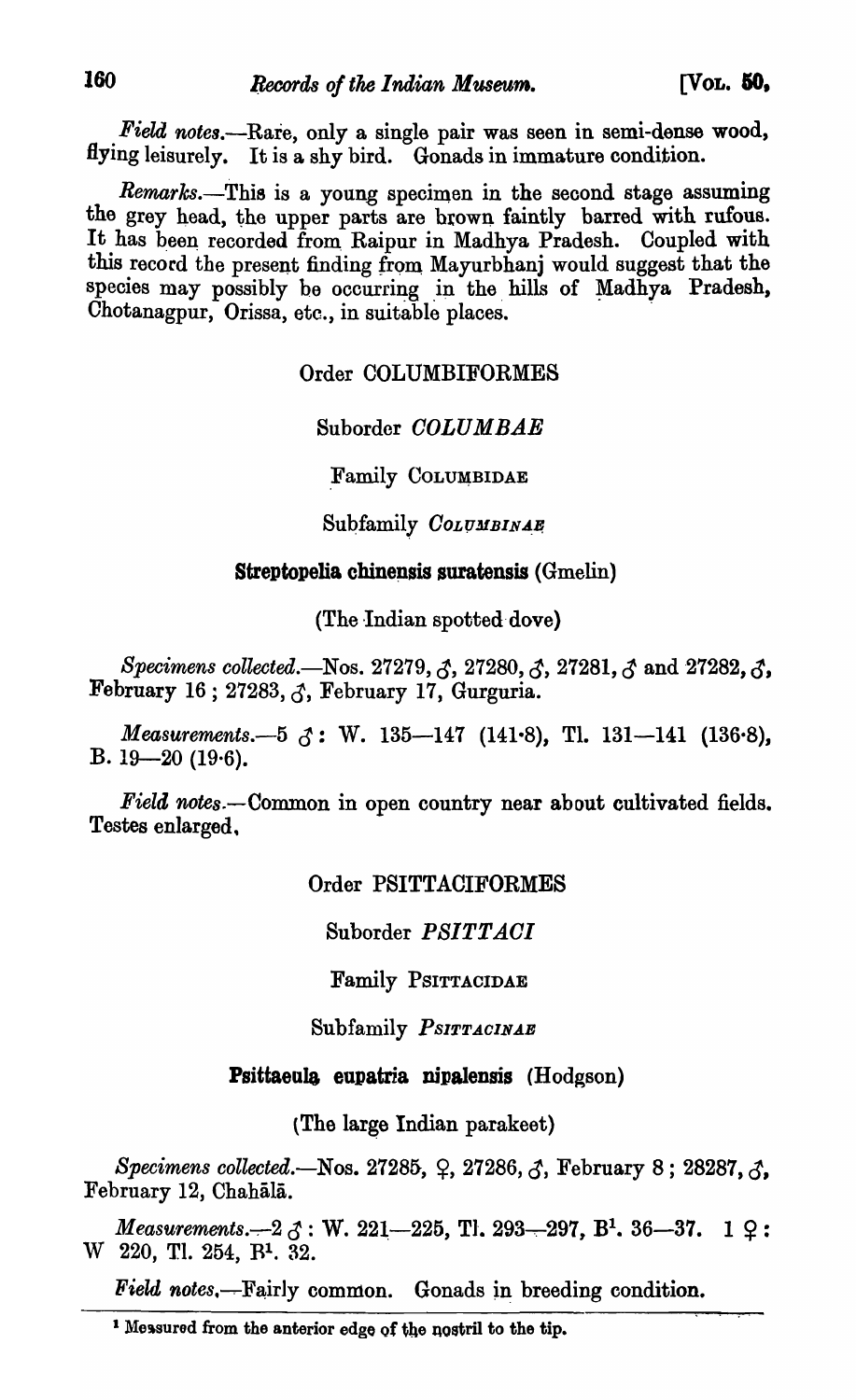## Order CAPRIMULGIFORMES

## Suborder *OAPRIMULGI*

Family CAPRIMULGIDAE

Subfamily *CAPRIMULGINAE* 

### Caprimulgus macrurus albonotatus Tickell

(Jerdon'slong-taiIed night jar)

 $Specimen$  *collected.*-No. 27292,  $\varphi$ , February 10, Chahala.

*Measurements.* $-1$ ?: W. 190, Tl. 131.

*Field notes.*—Common at dusk, flying about silently in two's or three's.

*Remarks.*—The specimen collected is smaller in size than the average northern Indian specimens. The tips of the tail-feathers are yellowish buff.

### Order CORACIIFORMES

Suborder *OORAOII* 

Family CORACIIDAE

#### Subfamily *CORACIINAB*

#### Coracias benghalensis benghalensis (Linne)

(The Indian roller)

*Specimens collected.*—Nos. 27289, Q, February 18; 27288,  $\delta$ , February 21, Gurguria.

*Measurements.* $-1 \, \zeta$ : W. 187, Tl. 120, B. 45. 1  $\Omega$ : W. 187, Tl. 121, B.46.

Field notes.—Commonly observed in the open parts of the forests around villages. Ovary near breeding condition, largest ova of the size of chicken pea. Testes enlarged to the size of pea.

Suborder *MEROPES* 

Family MEROPIDAE

### Meropes orientalls orientalis Latham

(The common Indian bee-eater)

*Specimen collected.*—No. 27290, Q, February 20, Gurguria.

*Measurements.* $-1$ ?: W. 95, Tl. 123, B. 33.

Field notes.-Not very common. Ovary in non-breeding cond tion.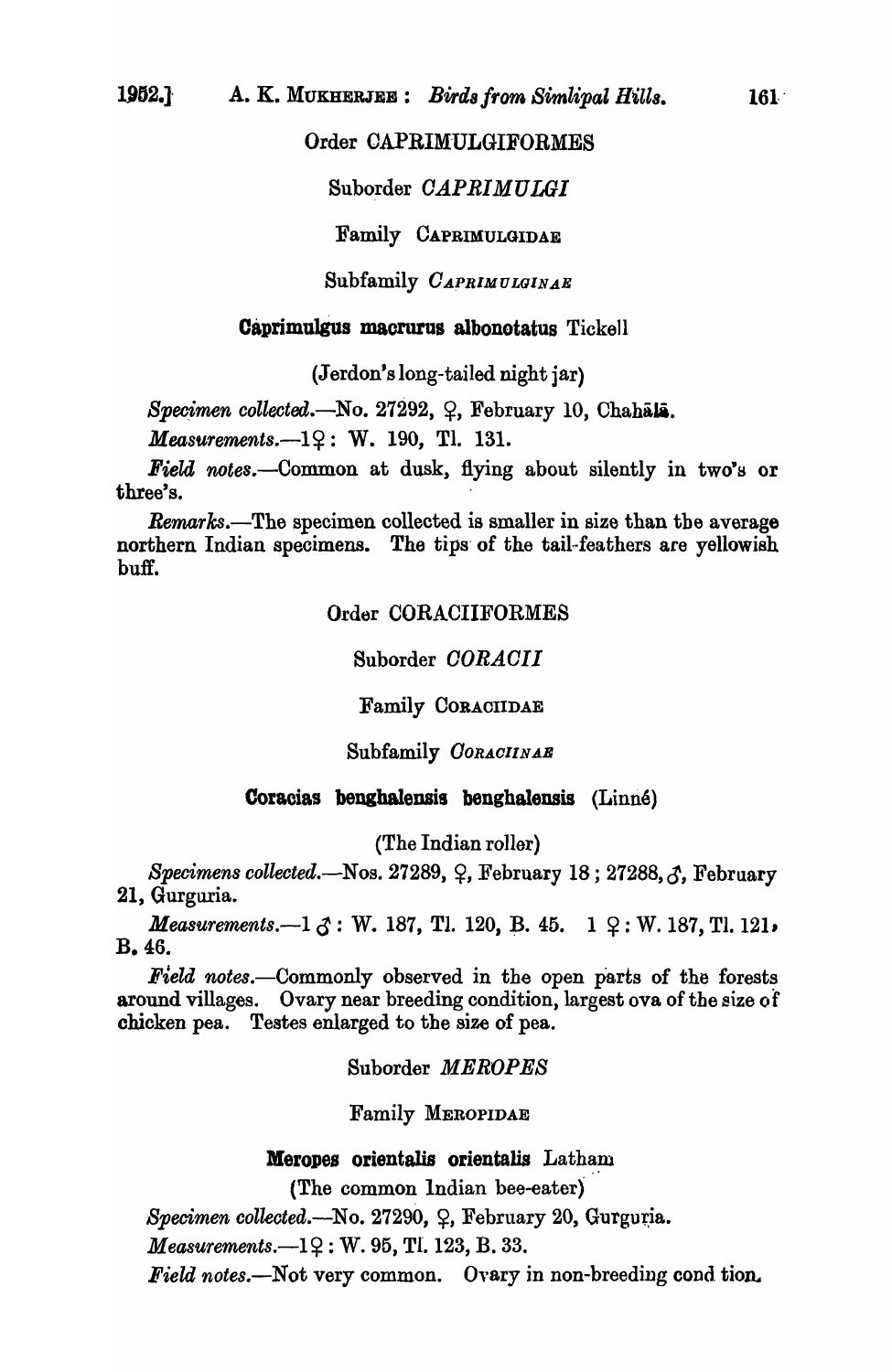Nyctyornis athertoni athertoni Jardine and Selby

(The blue-bearded bee-eater)

Specimen collected.—No. 27291, Q, February 13, Chahala.

 $Measurements. -19: W. 135, T1. 125, B. 50.$ 

*Field notes.-Not* common. Ovary granular.

*Remarks.*—This bird is distributed in certain isolated ecological pockets in Travancore and Belgaum in the Western Ghats, Vizagapatam in the Eastern Ghats and certain places in Madhya Pradesh. Ali (in Marian, 1950, p. 164) collected it from Keonjhar and the Simlipal Hills.

Suborder UPUPAE

Family UPUPIDAE

Subfamily *UPUPINAE* 

Upupa epops epops (Linne)

(The European hoopoe)

*Specimen collected.*—No. 27293, Q, February 20, Gurguria.

*Measurements.* $-1$  $2$ : W. 147, Tl. 100, B. 56.

*Field notes.-Not* common. Ovary granular.

*Remarks.*—It is said to winter as far east as Bihar and Chotanagpur and upto Deccan in the south (Baker, 1927, p. 309). So far as 1 believe it has not been reported from Mayurbhanj yet.

Order PICIFORMES

Suborder *GALBULAE* 

Family CAPITONIDAE

Megalaima lineata kutru Mukherjee (The Simlipal lineated barbet)

Specimens collected.--Nos. 27294,  $\varphi$ , February 8; 27295,  $\varphi$ , 27296,  $\varphi$ , 27297, 3, 27298, 3, February 13, Chahala.

*Measurements.* $-2\zeta$ : W. 122 $\cdot$ 5 $-125$ , Tl. 77 $-78$ , B. 32 $-33$ . 3  $\zeta$ : W 126-132 (128), Tl. 77-79 (78), B.  $31·5-33·5$  (32 $·3$ ).

Field notes.--Common in the deeper parts of the forest where there are *Ficus* trees with ripening fruits. Gonads enlarged.

## Megalaima zeylanica caniceps (Franklin)

(The northern Indian green barbet)

Specimen collected.-No. 27299,  $\zeta$ , February 13, Chahala.

*Measurements.*—1  $\mathcal{S}:$  W. 119, Tl. 77, B. 33.

Field notes.—Found in the company of the lineated barbets feeding on the same tree.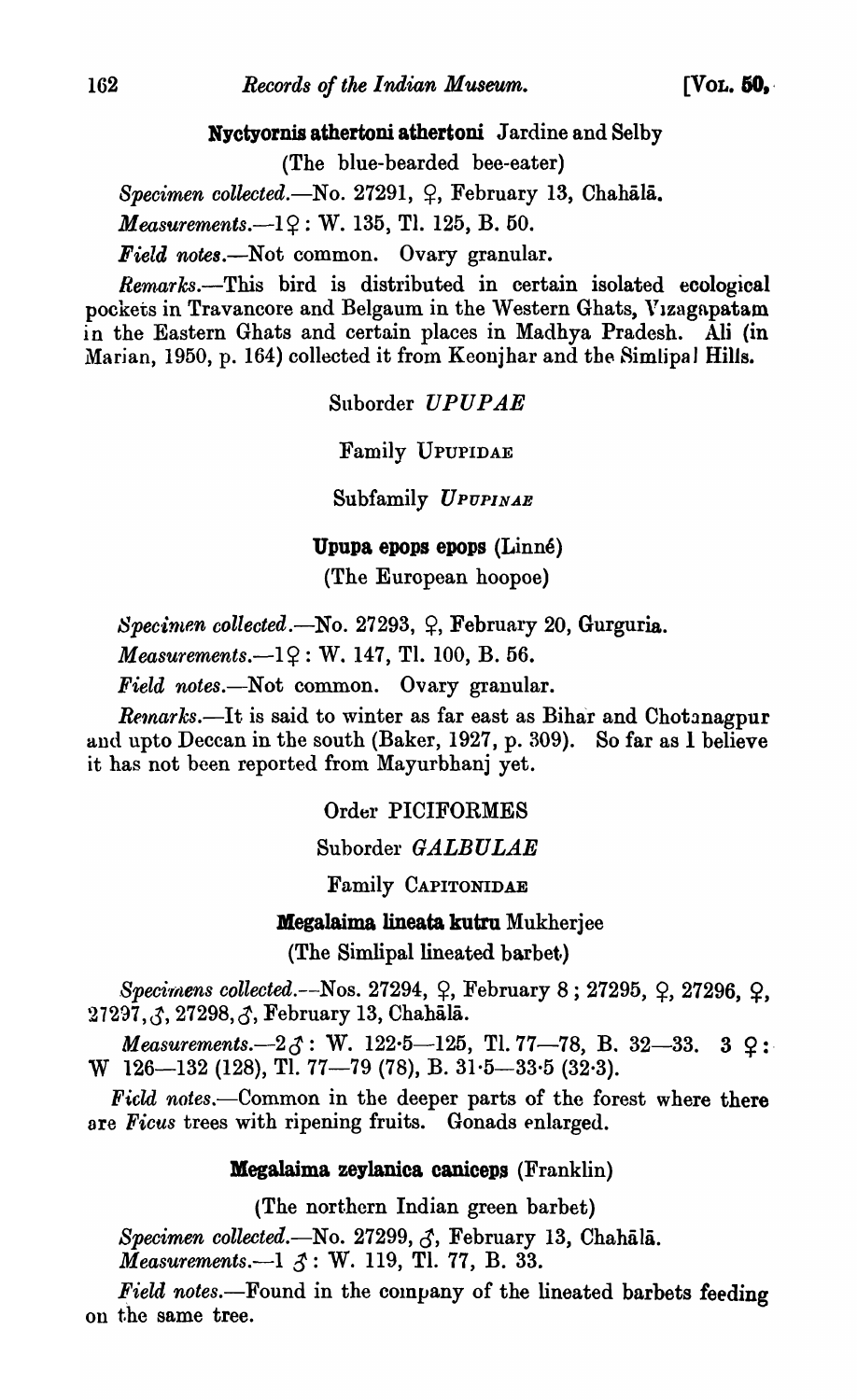#### Megalaima haemacephala indica (Latham)

(The Indian crimson-breasted barbet) *Specimen collected.-N* o. 27300, S, February 14, Chahala. *Measurements.*—1  $\delta$ : W. 80, Tl. 34, B. 18.

*Field notes.*—The specimen was feeding on *Ficus* tree with ripening fruits. They had just started coming to the jungles of Chahala. Testes enlarged.

Suborder *PIGI* 

Family PICIDAE

Subfamily *PICINAE* 

#### Dinopium bengalense bengalense (Linné)

(The northern Indian golden-backed woodpecker) *Specimen collected.-No.* 27301, *S,.* February 10, Chahalf. *Measurements.*—1  $\delta$ : W. 160, Tl. 87, B. 50. *Field 'notes.-Common.* 

#### Picus chlorolophus chlorigaster Vieillot

(The southern Indian small yellow-naped woodpecker) *Specimens collected.-N* os. 27302, S, February 8, Chahala ; 27303 (Q), February 18, Bakua.

*Measurements.*—1 $\zeta$ : W. 130, Tl. 80.  $\;$  1  $\Omega$ : W. 130, Tl. 79, B. 23.

*Field notes.-Only* a few were noticed in the denser parts of the forest at about 3,000 feet.

#### Order PASSERIFORMES

Suborder *OSOINES* 

Family PYCNONOTIDAE

#### **Pycnonotus dispar flaviventris** (Ticke!)

(The black-crested yellow bulbul)

*Specimens collected.*—Nos.  $27314, 9$ , February 7, Chahālā;  $27315, 9$ , February 11, Barépani.

*Measurements.* $-2 \Omega$ : W. 87, Tl. 84, B. 16.

**Field notes.**—Common in shady places near hill streams.

### Pycnonotus jocosus emaria (Linné)

(The red-whiskered bulbul)

*Specimen collected.*—No. 27313, S, February 13, Chahālā.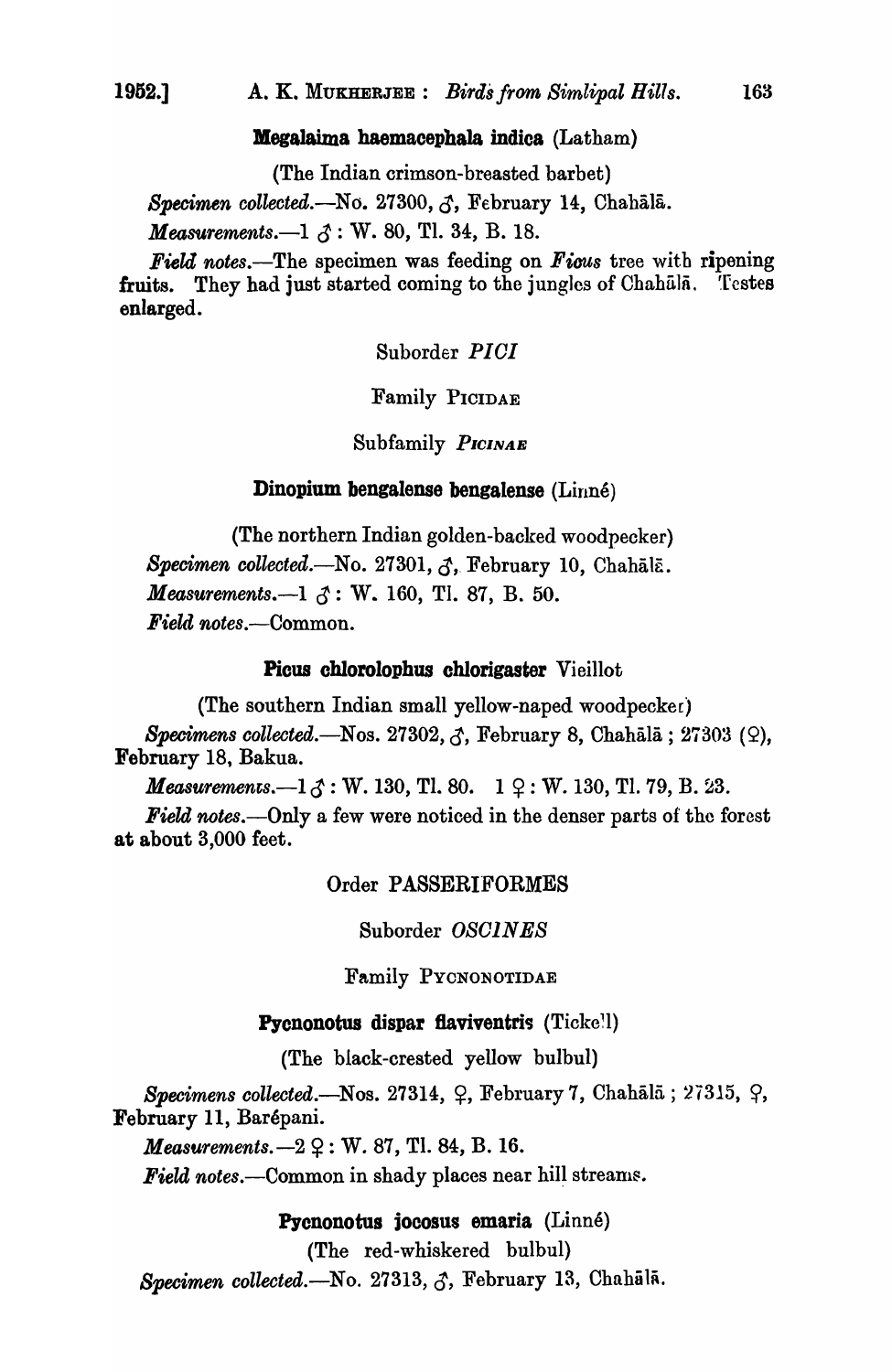# *Measurements.* $-1 \leq$ : W. 83, Tl. 79, B. 18.

*Field notes.-Not* common, found in open parts near the borders of the jungles.

# Family IRENIDAE

# Subfamily *IRENINAE*

# Chloropsis aurifrons aurifrons  $(Temminck)$

(The gold-fronted chloropsis)

*Specimen collected.*—No. 27312, 2, February 13, Chahala.

*Measurements.*—1  $\Omega$ : W. 90, Tl. 66,  $B^1$ , 14.

*Field notes.-Not* common. Ovary granular and in enlarged condition.

*Remarks.*—As far as I am aware, it has not so far been reported from ()rissa. This northern Indian bird has been recorded from Chotanagpur and Rajmahal hills (Baker, 1922, p. 347).

# Subfamily *AEGIPHININAB*

# Aegithina tiphia humei Stuart Baker

(The central Indian iora)

Specimen collected.-No. 27310, Q, February 19, Gurguria. *Measurements.*--1  $9:$  W. 63, Tl. 48, B. 18.

*Field notes.*--Not uncommon in small flocks.

Family CAMPEPHAGIDAE

# Pericrocotus peregrinus peregrinus (Linné)

(The small minivet)

 $Specimens$   $collected.$  Nos. 27327,  $\varphi$ , 27328,  $\varphi$ , 27329,  $\varphi$ , 27330,  $\varphi$ ,  $27331, 3$ , \*27389 (unsexed), \*27390 (unsexed), \*27391, (unsexed), February 10, Chahala; 27332,  $\zeta$ , February 20, Gurguria.

*Measurements.* $-2\zeta$ : W. 70–72, Tl. 74, B. 14. 4  $\varphi$ : W. 68–71 (69.7), Tl. 71-74 (72.3), B. 13-14 (13.6). 3 (unsexed): W. 70-76 (72), Tl.  $75-80$  (77 $\cdot$ 6), B. 14.

*Field notes.-Common* in parties at about 3,000 feet. Gonads in non-breeding condition.

# Pericrocotus fiammeus speciosus (Latham)

(The Indian scarlet minivet)

 $Specimens collected.$ -Nos. 27325,  $\zeta$ , February 8, 27326,  $\zeta$ , February 14, ChahaJa.

*Measurements.* $-1 \, \xi : W.$  102, Tl. 100, B. 21. 1  $\Omega : W.$  103, Tl. 101, B.22.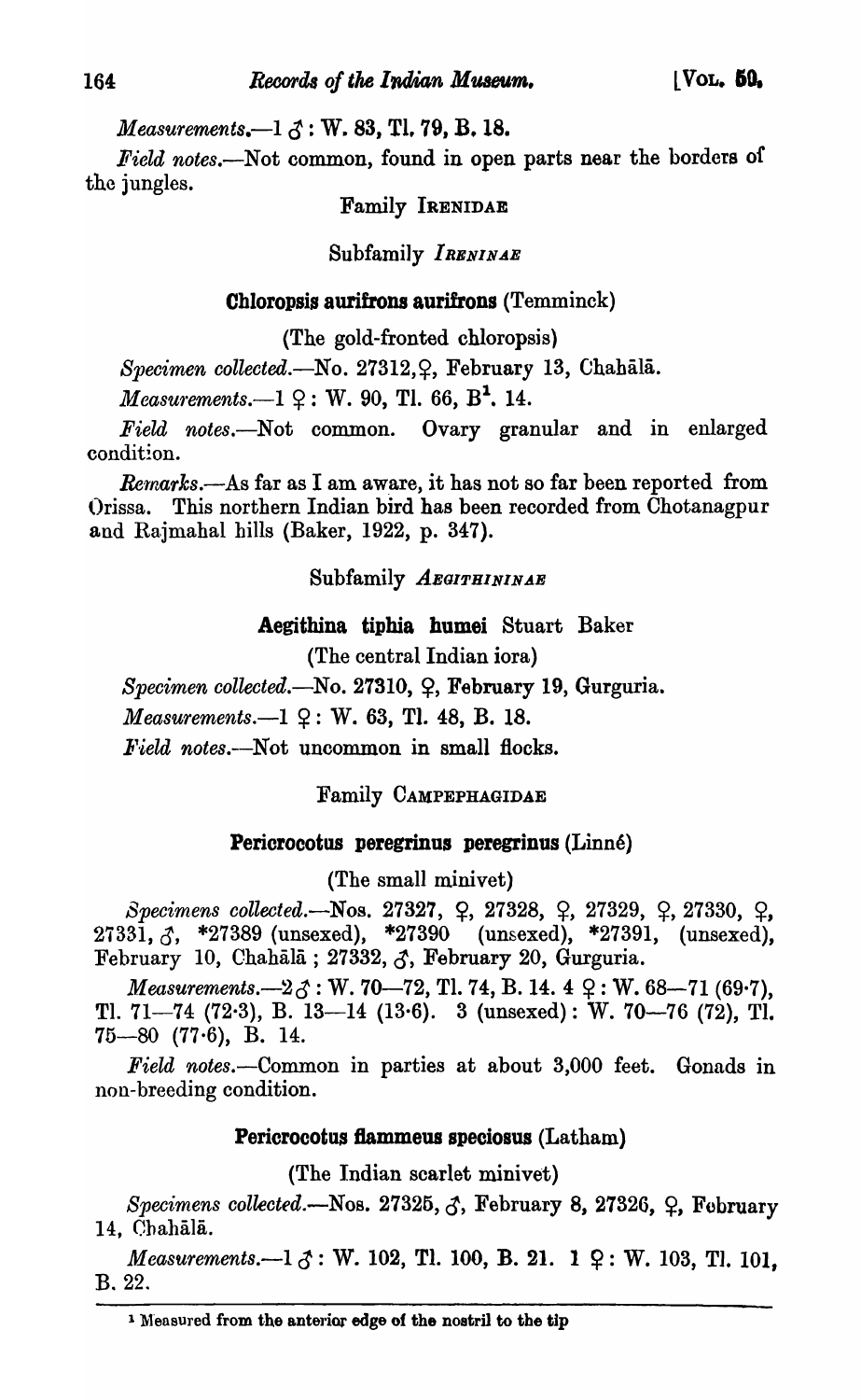*Field notes.*—Not common, singly or in pairs on the tops of the trees in dense jungle at about 3,000 feet. Gonads in non-breeding condition.

Remarks.-So far this Himalayan minivet has not been recorded anywhere from Orissa. The female specimen has the first two primaries unspotted. The red on the central tail feathers in the male is a very narrow line along the edge of the outer web, and does not extend more than one-third of the total length of the tail.

#### Family MUSCICAPIDAE

Subfamily *MU8010APINAE* 

### Rbipidura aureola aureola Lesson

(White-browed fantail flycatcher)

Specimens collected.-Nos. 27316 (unsexed), February 8, Chahala; 27317 (unsexed), February 23, Gurguria.

*Measurements.*-2 (unsexed) : W. 82-85, Tl. 89, B. 15-16.

*Field notes.-Common* in small Hocks in open parts of the forest.

#### Rhipidura albicollis albicollis (Vieillot)

(The white-throated fantail flycatcher)

Specimens collected.—Nos. 27318, <sup>Q</sup>, February 11, Barépani; 27319, ~, February 13, Chahali; 27320, ~, February 18, Bakua; 27321 (unsexed), February 21, Mokabari.

*Measurements.* $-3 \quad 2 : W. 70-73 (72), T1. 90-100 (95), B. 14-15$ (14-S). 1 (unsexed): W. 72, TI. 96, B. 15.

*Field notes*.—Common in open parts near the borders of the jungles. Ovary in non-breeding condition.

#### Hypothymis azurea styani (Hartlaub)

(The black-naped flycatcher)

*Specimen collected.*—No. 27324, Q. February 22, Gurguria.

*Measurements.*--19: W. 70, Tl. 69, B. 17.

*Field notes.*—Not common, found in thick woods. Generally found singly. Ovary in non-breeding condition.

#### Culicicapa ceylonensis pallidior Ticehurst

(The grey-naped flycatcher)

*Specimens collected.*- $N$ os. 27322,  $\zeta$ , and 27323 (unsexed), February 21, Mokabari.

*Measurements.*— $1\text{ }\mathcal{S}$ : W  $64$ , Tl. 56. 1 (unsexed): W. 59, Tl. 52, B. 12. *Field notes.*—Not common in dense forest.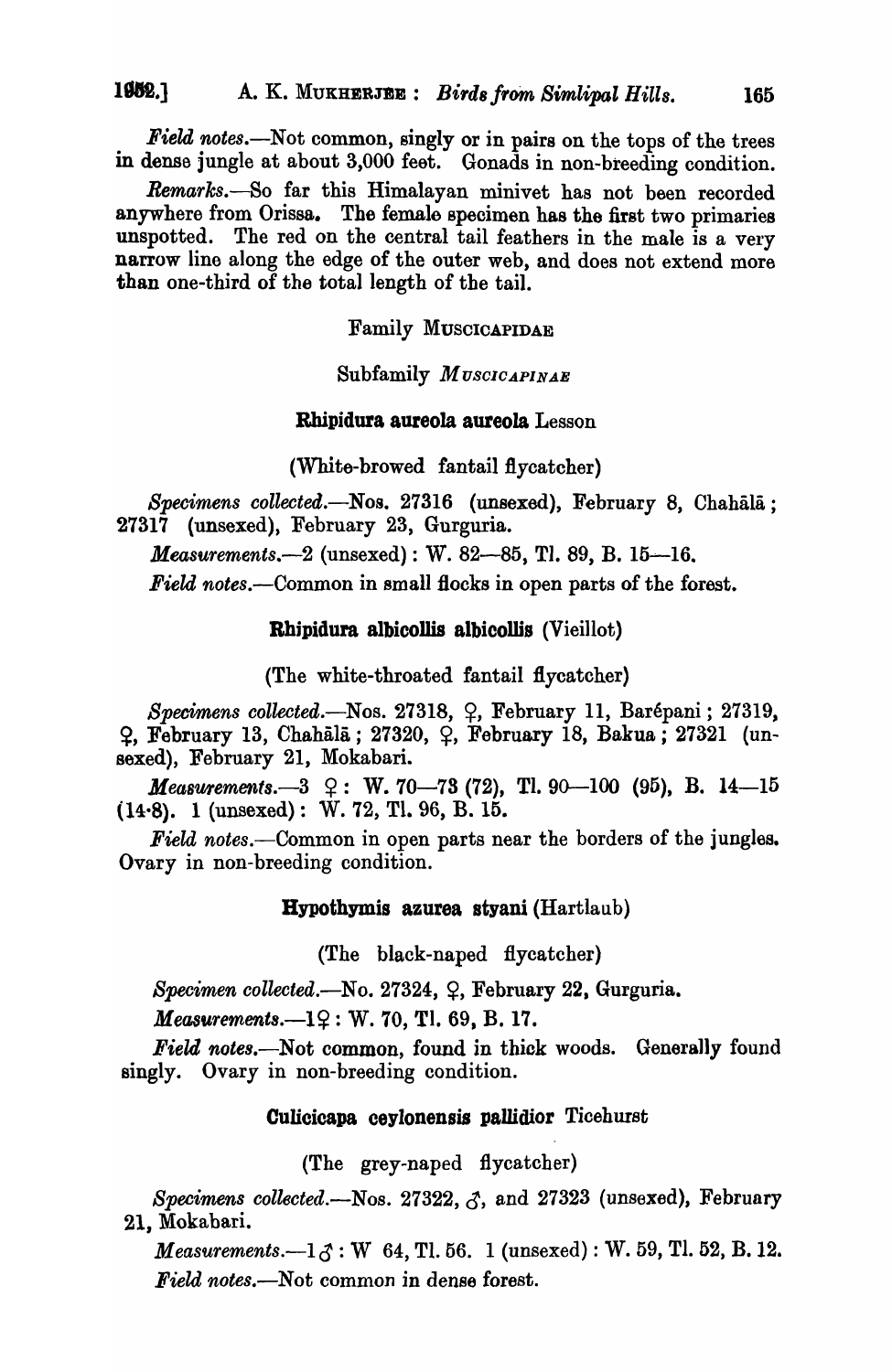## Subfamily *TIMALIINAE*

## Tribe TURDOIDINI

# Turdoides somervillei terricolor (Blyth)

(The jungle babbler)

 $Specimen$  *collected.*—No. 27311,  $\varphi$ , February 19, Gurguria.

*Measurements.* $-1$ ?: W. 107, Tl. 110, B. 24.

*Field notes.*—Common in parties in the open parts of jungle. Ovary granular.

Subfamily *SYLVIINAB* 

## Phylloscopus trochiloides viridanus Blyth

(The greenish willow-warbler)

*Specimens collected.*—Nos.  $27369, \xi$ , February 7, and  $27372$  (unsexed), February 8, Chahālā.

*Measurements.* $-1\zeta$ : W 63, Tl. 49, B. 12. 1 (unsexed): W. 59, B. 12. *Field notes.*—Not very common, testes in non-breeding condition.

Phylloscopus inomatus humei (Brooks)

(The green willow-warbler)

*Specimens collected.*—Nos. 27371, Q, February 7, Chahālā; 27370,  $\zeta$ , February 20, Gurguria.

*Measurements.* $-1.7$ : W 57, Tl. 43, B. 12 $\cdot$ 5. 1  $\circ$ : W. 57, Tl. 43, B. 12 $\cdot$ 5.

*Field notes.-Common* in thick woods. Testes in non-breeding condition.

### Prinia rufescens rufescens (Blyth)

(Beavan's wren-warbler)

*Specimens collected.*—Nos. 27374,  $\zeta$ , February 13, Chahala; 27375 (unsexed), February 18, Bakua.

*Measurements.* $-1 \, \zeta$ : W. 45, Tl. 60, B. 14. 1 (unsexed): W. 48, B. 14. Field notes.—Very common in bush in small batches. Poor fliers.

## Prinia hodgsoni hodgsoni Blyth

(Hodgson's wren-warbler)

*Specimens collected.-Nos.* 27373 and 27395 (unsexed), February 10, Chahālā; 27396,  $\varphi$ , February 18, Bakua.

*Measurements.*--12: W. 45, Tl. 50, B. 13.5. 2 (unsexed): W. 44-45, Tl.  $50, B. 13-13.5.$ 

*Field notes.*—Common in bushes.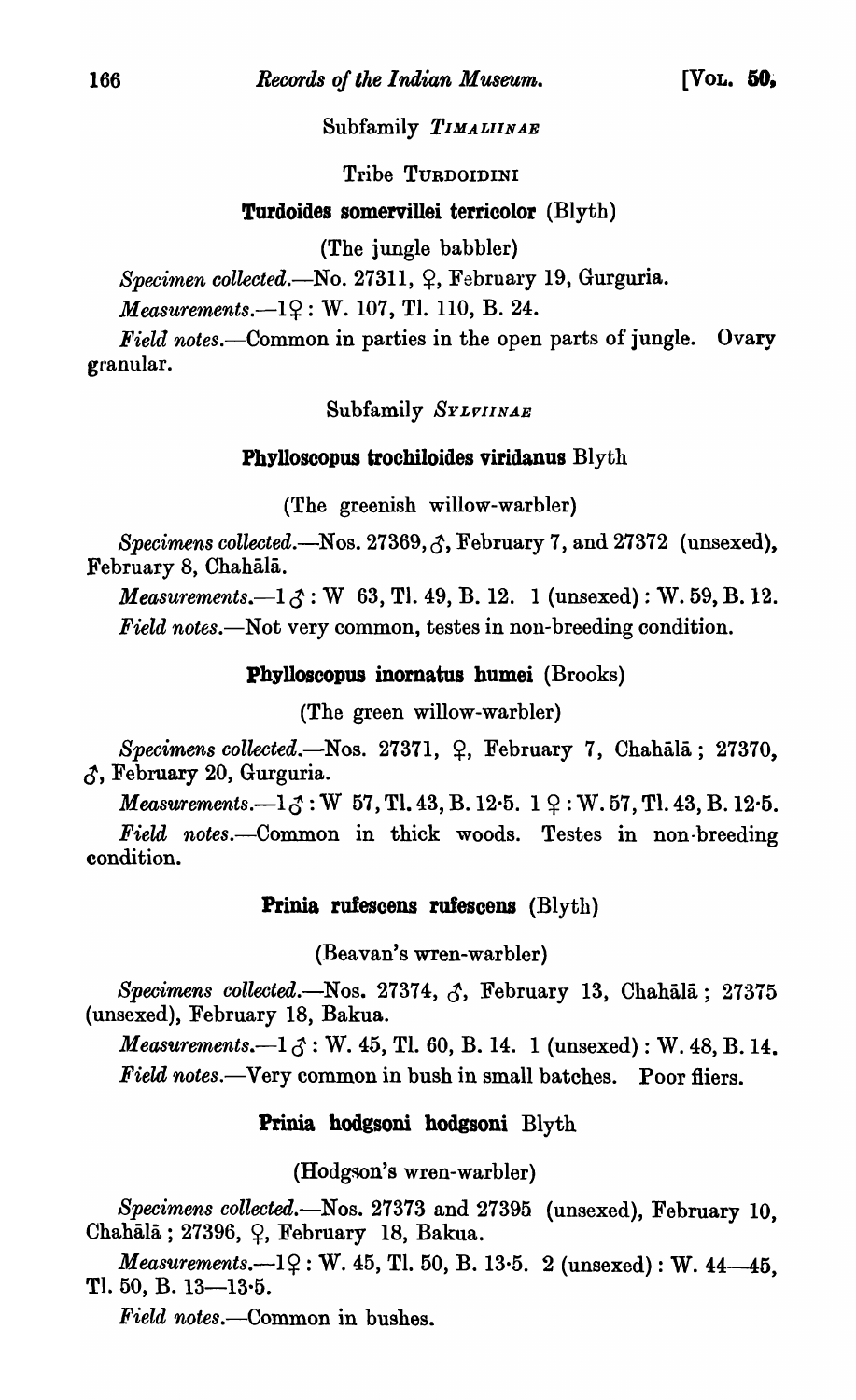#### Subfamily *TURDINAE*

#### Zoothera dauma dauma Latham

(The small-billed mountain thrush)

*Specimen collected.*-No. 27358,  $\varphi$ , February 19, Gurguria.

*Measurements.* -- 1  $\varphi$ : W. 136, Tl. 98, B. 29.

*Field notes.-This* was the only specimen seen. It came out of dense undergrowth of the forest and passed across the jungle path to enter a dense bush on the bank of the river, where it was shot. Ovary enlarged.

*Remarks.*-The occurrence of this thrush in the Orissa Hills is rather surprising. This specimen could not be separated from the Nepalese examples.

#### Saxicola leucura (Blyth)

(The white-tailed bush-chat)

*Specimen collected.*-No. 27376, Q, February 17, Gurguria. *Measurements.* $-1$   $9$ : W. 66, Tl. 49, B. 12. *Field notes.*—Very common in flocks in bushes.

#### Copsychus sauIaris saularis (Linne)

(The Indian magpie robin)

*Specimen collected.*—No. 27359,  $\zeta$ , February 17, Gurguria.

*Measurements.* $-1 \, \delta$ : W. 114, Tl. 90, B. 12.

Field notes.—Not common, only a few specimens were seen around villages. Testes in non-breeding condition.

#### Family MOTACILLIDAE

#### Motacilla cinerea caspica Gmelin

(The eastern grey wagtail)

*Specimens collected.*—Nos. 27304,  $\varphi$ , February 18, Bakua; 27305,  $\mathcal{F}_1$ , 27306 (unsexed), February 21, \*27392 (unsexed), February 23, Gurguria. *Measurements.* $-1 \, \delta$ : W. 82, Tl. 84, B. 17. 1  $\varphi$ : W. 79, Tl. 87,

B. 18. 2 (unsexed) : W. 80-81, Tl. 85, B. 17-17.5.

Field notes.—Common on boulders of river beds. Gonads in nonbreeding condition.

#### Anthus hodgsoni hodgsoni Richmond

(The Indian tree pipit)

*Specimens collected.*—Nos. 27307, Q, February 14, Chahālā; 27309, (unsexed), February 19, 27308,  $\zeta$ , February 20, Gurguria.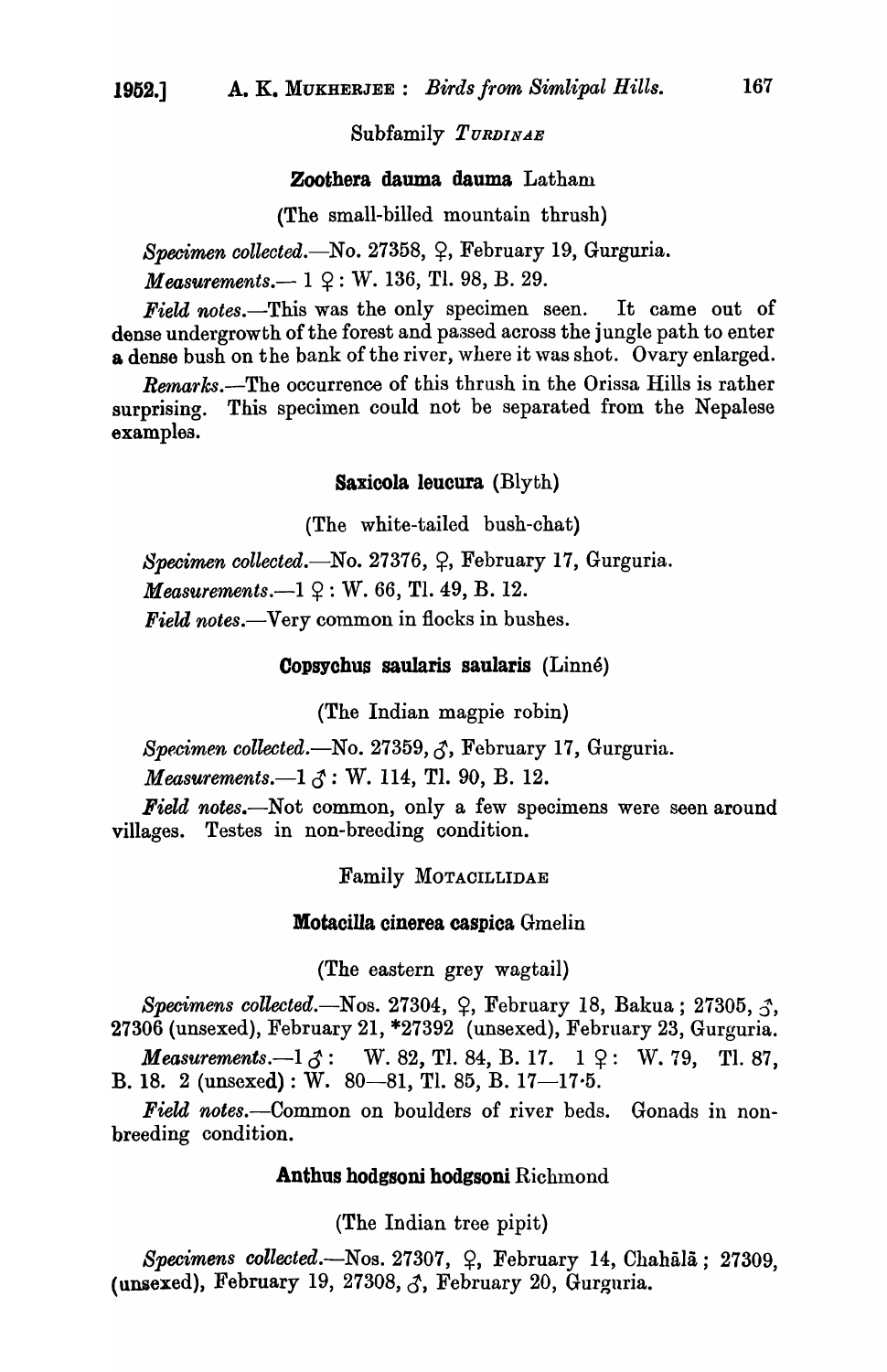*Measurements.* $-1.7$ : W. 86, Tl. 59, B. 15.5. 1  $9$ : W. 81, Tl. 58, B. 15-5. 1 (unsexed) : W. 83, Tl. 59, B. 15.

*Field notes.-Common* in small parties searching for food among the undergrowths and fallen leaves. Non-breeding condition of gonads.

## Family LANIIDAE

## Subfamily *LANl1NAE*

# Lanius schach Linné (subspecies ?)

(The rufous-backed shrike)

Specimens collected.-Nos. 27356, <sup>Q</sup> (juvenal), February 7, 27357, Q (juvenal), February 8, Chahala.

*Field notes.*—Not very common, found in the dried-up reed jungles.

## Family SITTIDAE

Subfamily *SIPPINAE* 

## Sitta frontalis frontalis Swainson

(The velvet-fronted nuthatch)

*Specimens collected.*—Nos. 27353, Q, and 27354, Q, February 7; 27355,  $\varphi$ , 27403,  $\varphi$ , February 8, Chahala.

*Measurements.* $-4 \, \text{Q}$ : W. 69–76 (73.2), Tl. 40–44 (41.3), B. 15–16  $(15.2)$ .

*Field notes.-Very* common in flocks in dense jungle. Ovary developed.

Family PARIDAE

Subfamily *PARINAE* 

## Parus major stupae Koelz

(The southern grey tit)

*Specimen collected.*-No. 27344,  $\varphi$ , February 22, Gurguria.

*Measurements.* $-1 \, \Omega$ : W. 63, Tl. 50 $\cdot$ 5, B. 10.

*Filed notes.-Not* very common. Ovary just commenced swelling. Observed in open country, singly or in pairs.

## Parus xanthogenya aplonotus (Blyth)

(The southern yellow cheeked tit)

Specimens collected.-Nos. 27345,  $\varphi$ , February 7, 27351 (unsexed), 27352 (unsexed), February 8, 27346,  $\zeta$ , 27348,  $\zeta$ , February 10, Chahala;  $27349,$   $\Omega$ , February 18, Bakua;  $27350,$   $\Omega$ , February 19, 27347,  $\Omega$ , February 20, Gurguria.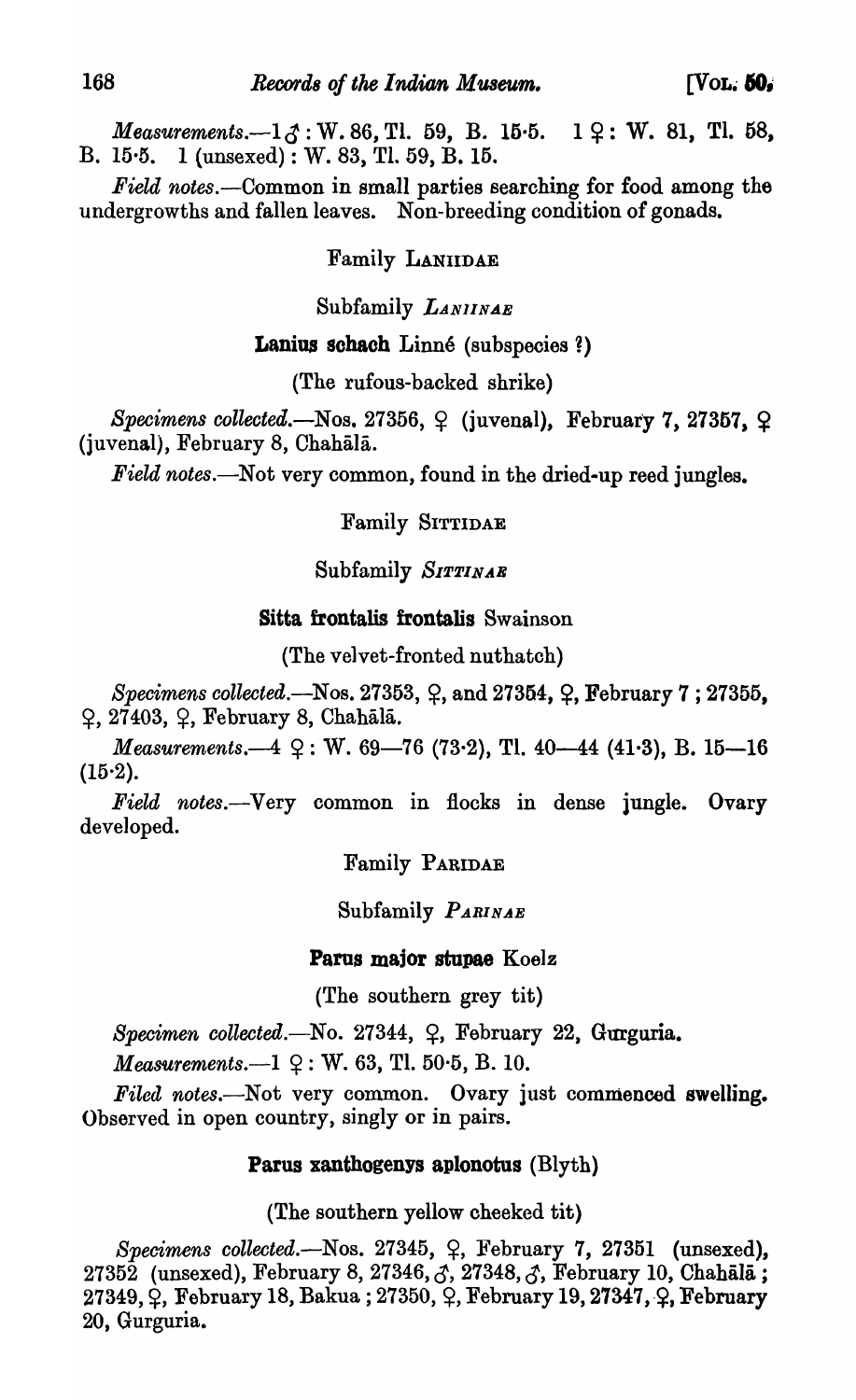*Measurements.* $-2 \beta$ : W. 71, Tl. 59, B. 12.5.  $4 \varphi$ : W. 68-70 (68.5), Tl. 54-59 (55.7), B. 12. 2 (unsexed); W.  $69-73$ ; Tl.  $51-57$ ; B. 12.5. *Field notes.-Very* common. Non-breeding gonads.

## Family DICAEIDAE

#### Dicaeum agile agile (Tickell)

(The thick-billed flowerpecker)

*Specimen collected.*—No. 27360,  $\zeta$ , February 22, Gurguria.

*Measurements.*—1  $\mathcal{S}$ : W. 62, Tl. 28, B. 13.

Field notes.—Not common. Testes in breeding condition.

#### Dicaeum erythrorhynchos erythrorhynchos Latham

(Tiekell's flowerpecker)

*Specimens collected.*—Nos. 27361,  $\zeta$ , 27362,  $\zeta$ , February 17; 27363,  $\zeta$ ,  $27379, \zeta$ , February 18; 27398 (unsexed), February 22, Gurguria.

*Measurements.*-33: W. 48-49 (48.3), Tl. 24-25 (24.5), B. 12.  $1 \; \text{Q} : W. 50, T1. 25, B. 12. 1$  (unsexed) : W. 47.5, Tl. 24, B. 12.

*Field notes.-Common.* Gonads in breeding condition.

Family STURNIDAE

### Subfamily *STURNINAE*

## Gracula religiosa peninsularis Whistler and Kinnear

(The central Indian grackle)

*Specimens collected.*—Nos. 27364,  $\zeta$ , February 8, 27365,  $\zeta$ , 27366,  $\Omega$ , February 10, Chahala.

*Measurements.* $-2 \beta$ : W. 159-163, Tl. 74, B. 18-19. 1  $\varphi$ : W. 154, Tl. 74 , B. 19.

*Field notes.-Common* in pairs, at about 3,000 feet in dense jungle.

### Family ORIOLIDAE

#### Oriolus xanthornus xanthornus Linné

(The Indian black-headed oriole)

*Specimens collected.*—Nos. 27367, 3, February 10, Chahala; 27368, 3, February 21, Mokabari.

*Measurements.* $-2 \zeta$ : W. 134 $-144$ ; Tl. 87 $-90$ ; B. 28 $-29$ .

Field notes.-Not uncommon in the denser parts of the jungle. Testes in non-breeding condition.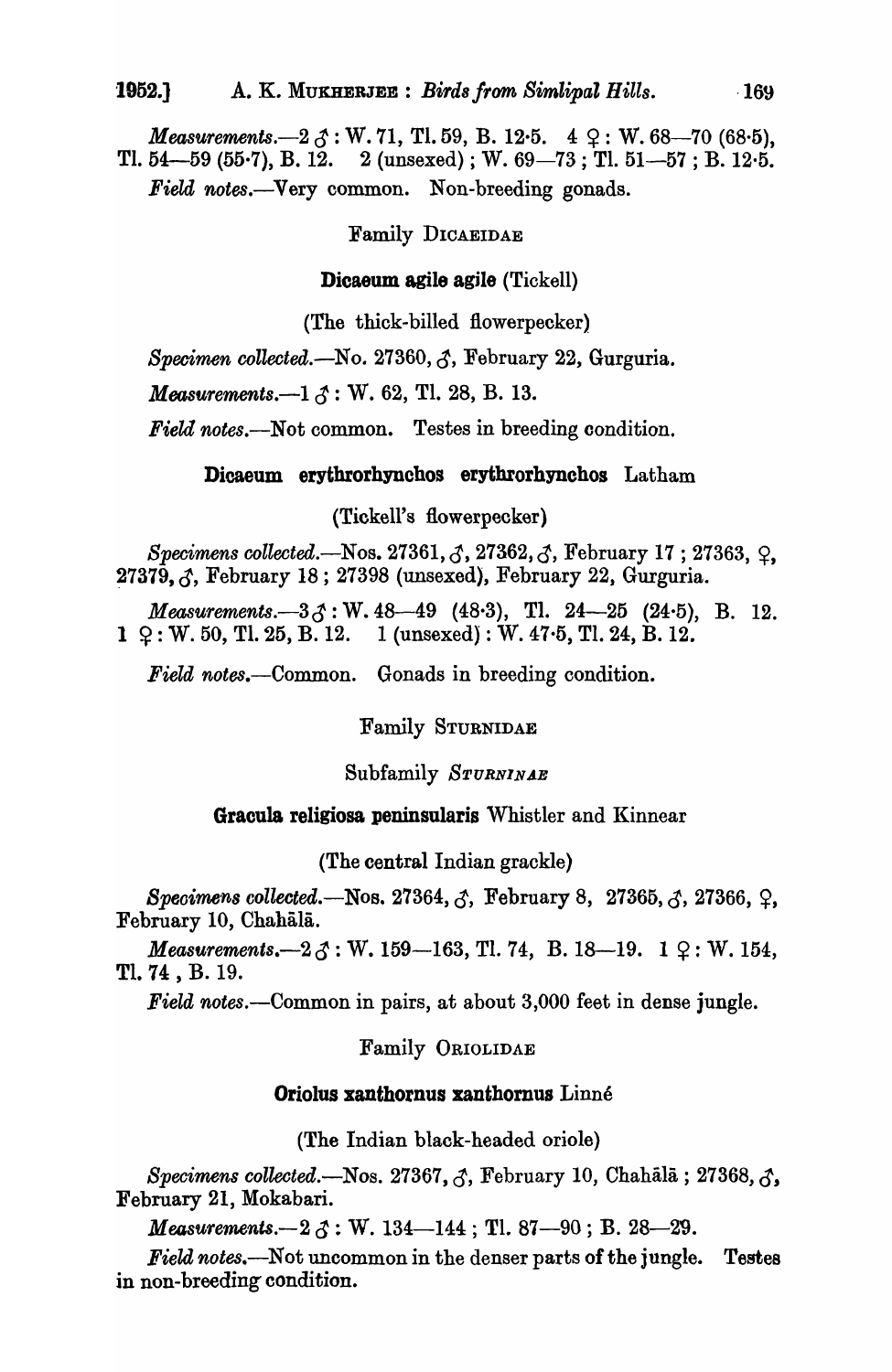## Family DICRURIDAE

# Dicrurus caerulescens caerulescens Linné

(The white-bellied drongo)

*Specimens collected.*—Nos. 27333,  $\hat{\sigma}$ , February 8, Chahala, and 27334, ~, February 17, Gurguria.

*Measurements.*-1  $\delta$ : W 124, C. T. F.<sup>1</sup> 87, O. T. F.<sup>1</sup> 124, B.<sup>2</sup>  $1 \Omega : W$  122; C. T. F. 91, O. T. F. 120, B. 25.

*Field notes.*—Commonly seen in the borders of the jungle. Gonads in enlarged condition.

*Remarks.-This* is an interesting record of its occurrence in the hills of Orissa. Whistler and Kinnear (1933, p. 349) in revising the species gave the northern limit of this subspecies as Nallamalai Hills in the Eastern Ghats. The present record, however, extends this range further northward.

## Dicrurus leucophaeus longicaudatus Jerdon

(The grey drongo)

*Specimens collected.*—Nos. 27340,  $\varphi$ , 27341,  $\varphi$ , February 7, 27342,  $\varphi$ , February 13, Chahālā, 27343,  $\zeta$ , February 20, Gurguria.

*Measurements.* $-2 \, \delta$ : W. 143-147, C. T. F. 101-107, O. T. F. 158-164, B. 18. 2  $\varphi$ : W. 135-139, C. T. F. 94-97, O. T. F. 148, B. 18.

*Field notes.*—Common in cleared spaces in the jungle between 2,000 and 3,000 feet. Gonads approaching breeding condition.

Remarks.—Whistler and Kinnear (1933, p. 349) gave Jeypore in the Eastern Ghats as the northern limit of this 8ubapecies, but the present record extends its limit further northward.

## Dicrurus aeneus aeneus Vieillot

(The bronze drongo)

Specimens collected.-Nos. 27336, Q, 27337, 3, February 8; 27338 (unsexed), February 10; 27339,  $\zeta$ , February 12, Chahala.

*Measurements.* $-2 \zeta$ : W. 112-118, C. T. F. 84-85, O. T. F. 110, B. 15.  $1 \, \Omega : W. 121, C. T. F. 85, O. T. F. 112. 1 (unsexd): W. 122,$ C. T. F.87, O. T. F. 112, B. 15.

*Field notes.*—Common in the borders of the jungles in open parts.

### Dicrurus macrocercus macrocercus Vieillot

(The black drongo)

*Specimen collecteil.-·27335,* ~, February 17, Gurguria.

*Measurements.* $-1 \, \mathcal{J} : W$  145, C. T. F. 96, O. T. F. 157, B. 27.

*Field notes.*--Not common. Testes had commonced swelling.

<sup>1</sup> C. T. F. and O. T. F. as given for the species of *Dieruru8,* represent central and outer tail feathers respectively.

 $2$  In this family measured from the anterior edge of the nostri Ito the